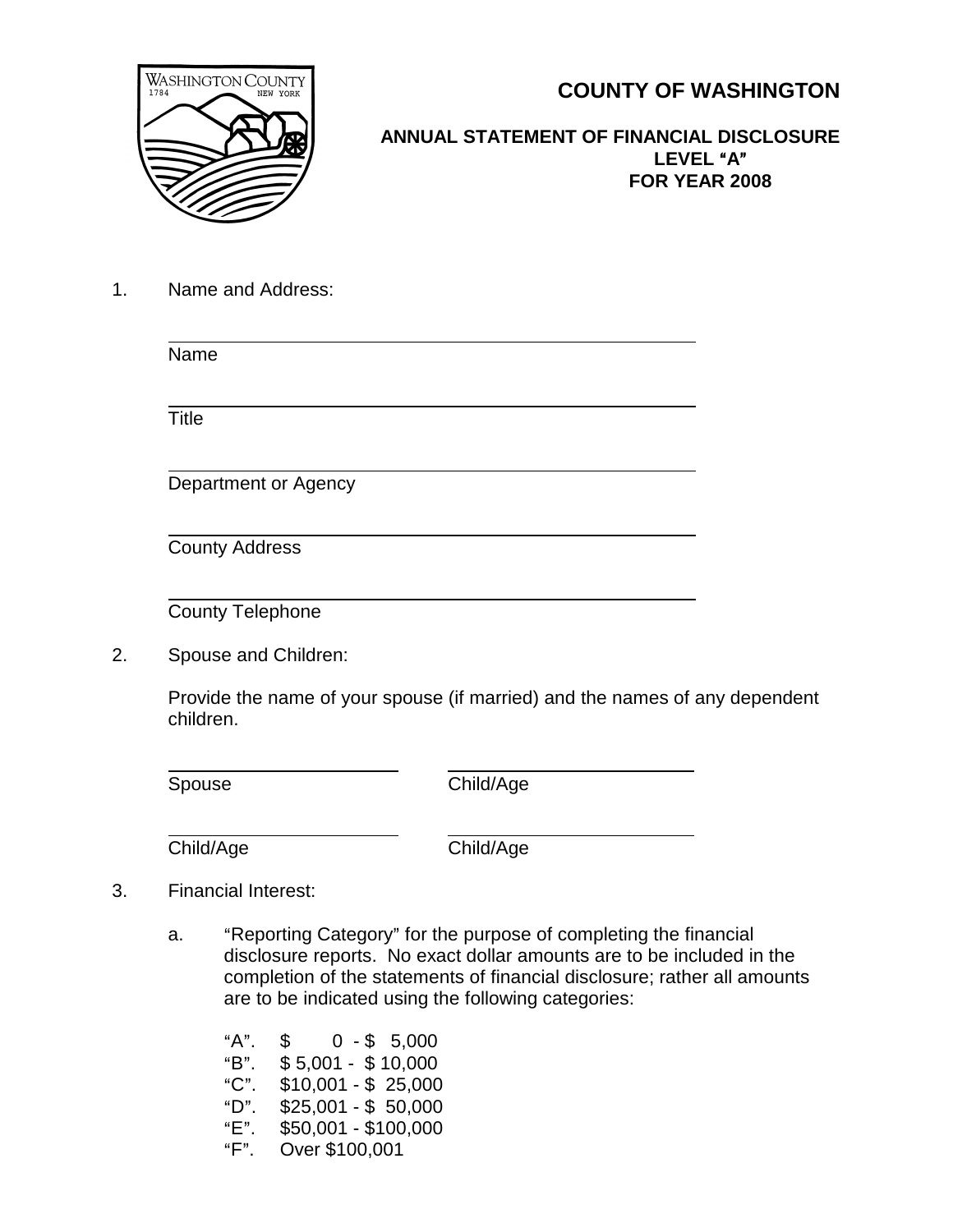b. Business Positions. List any office, trusteeship, directorship, partnership or other position in any business, association, proprietary, or not-for-profit organization for you, your spouse, and your dependent children, if any, and indicate whether these businesses are involved with the County of Washington in any manner.

| <b>Family Member</b> | PositionOrganization | <b>County Department</b><br>Reporting<br>or Agency and Nature<br>Category<br>of Involvement |
|----------------------|----------------------|---------------------------------------------------------------------------------------------|
|                      |                      |                                                                                             |
|                      |                      |                                                                                             |
|                      |                      |                                                                                             |
|                      |                      |                                                                                             |

c. Outside Employment. Described any outside occupation, employment, trade, business, or profession held by you, your spouse, and your dependent children, if any, and indicate whether such activities are regulated by any State or local agency, as well as any contract, promise ore agreement for future employment with respect to your present employment with Washington County.

| <b>Family Member</b> | PositionOrganization | <b>County Department</b><br>Reporting<br>or Agency and Nature<br>Category<br>of Involvement |
|----------------------|----------------------|---------------------------------------------------------------------------------------------|
|                      |                      |                                                                                             |
|                      |                      |                                                                                             |
|                      |                      |                                                                                             |
|                      |                      |                                                                                             |

d. Investments. Itemize and describe all investments or capital stock above a 5% share or ownership in any business, corporation or partnership, for you, your spouse, and your dependent children, if any. List the location of all real estate within the County, or within five (5) miles of the County, in which you, your spouse, or your dependent children, personally own or have an interest through those holdings listed above.

| <b>Family Member</b> | Name & Address of Business | Description of Investment | Reporting<br>Category |
|----------------------|----------------------------|---------------------------|-----------------------|
|                      |                            |                           |                       |
|                      |                            |                           |                       |
|                      |                            |                           |                       |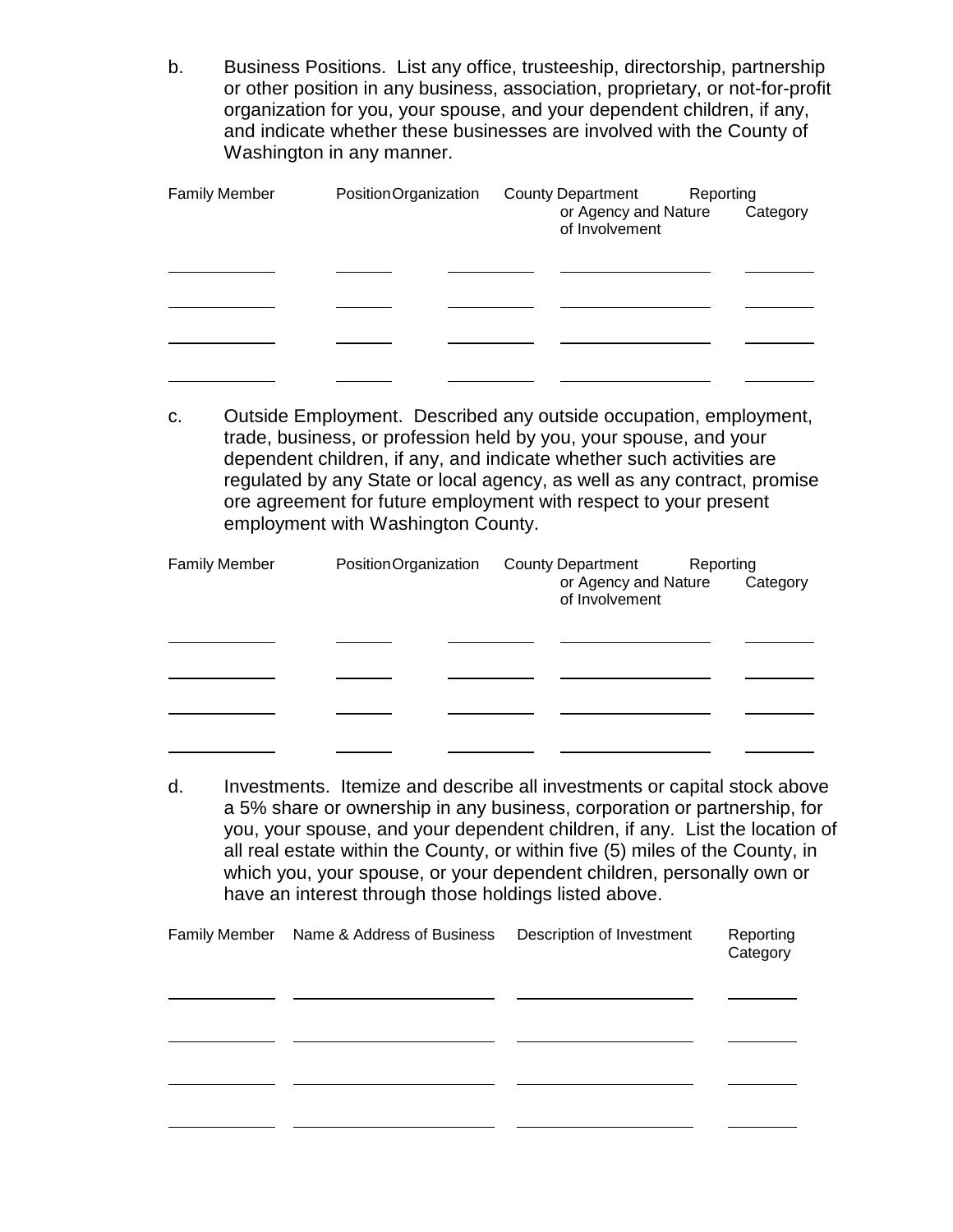e. Other Income. Identify the source and nature of any other income from any source not described above, including teaching income, lecture fees, consultant fees, contractual income, or income which you continue to receive from past employment, or other income of nay nature , for you, your spouse, and your dependent children, if any.

| <b>Family Member</b> | Name & Address of Income<br>Source | Nature of Income | Reporting<br>Category |
|----------------------|------------------------------------|------------------|-----------------------|
|                      |                                    |                  |                       |
|                      |                                    |                  |                       |
|                      |                                    |                  |                       |

4. Third-Party Reimbursements, Gifts and Honoraria

Identify and described the source of any third-party reimbursement for travelrelated expenditures in excess of \$250.00 for any matter that relates to your official duties. The term "reimbursement" includes any travel-related expenses provided by anyone other than the County for speaking engagements, conference, or fact finding events that relate to your official duties. List the source of all gifts aggregating in excess of \$250.00 received during the last year by you, your spouse or dependent child, excluding gifts from a relative. Gifts include cash, property, personal items, honoraria, forgiveness of debt and any other payments not reportable as income.

|    | Source                 | Description |
|----|------------------------|-------------|
|    |                        |             |
|    |                        |             |
|    |                        |             |
|    |                        |             |
|    |                        |             |
| 5. | Interest in Contracts. |             |

Described any interest of you, your spouse, or your dependent children, if any, in any contract involving the County, or any municipality within the County.

| <b>Family Member</b> | <b>Contract Description</b> | <b>Reporting Category</b> |
|----------------------|-----------------------------|---------------------------|
|                      |                             |                           |
|                      |                             |                           |
|                      |                             |                           |
|                      |                             |                           |
|                      |                             |                           |